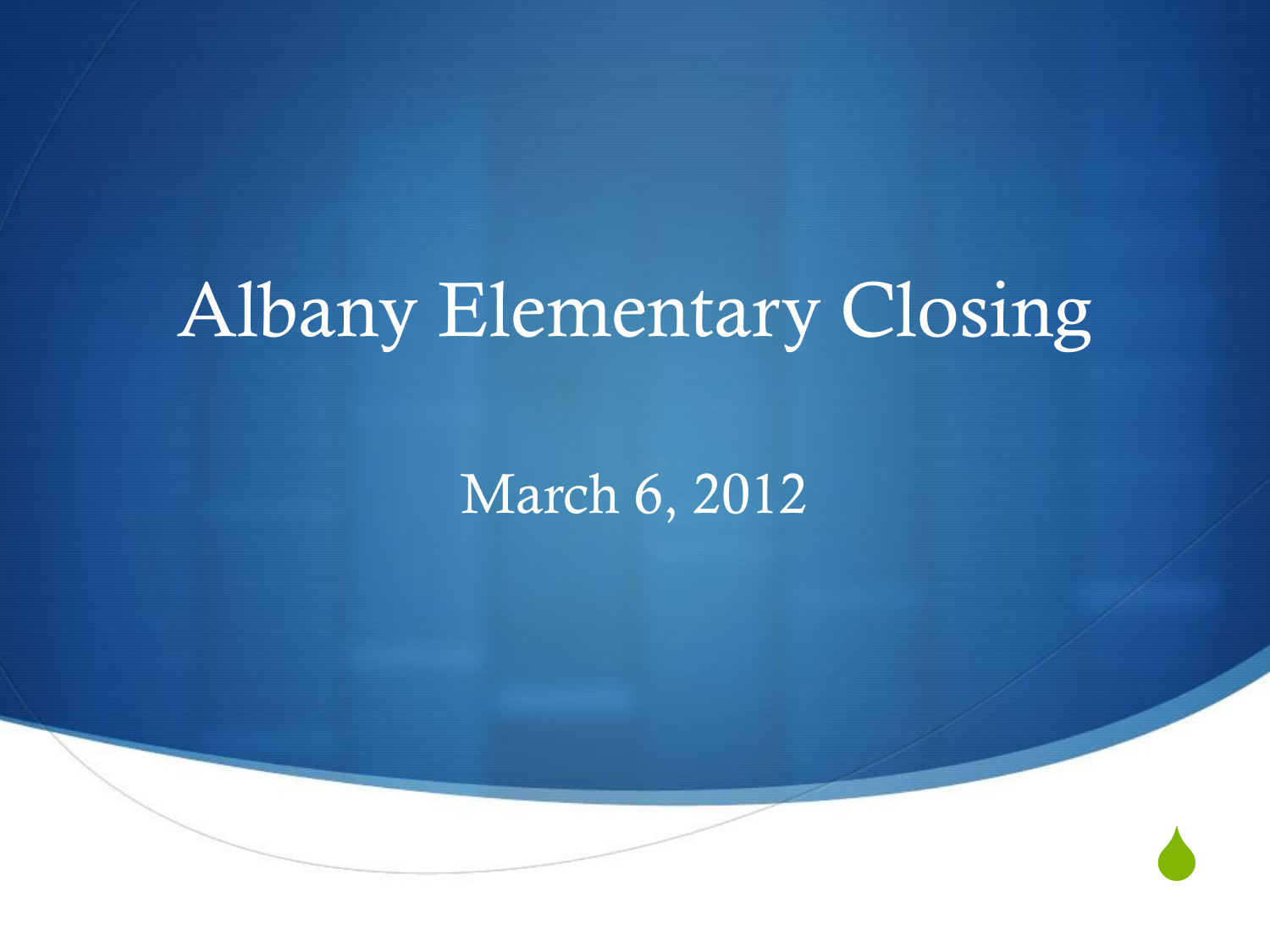### Demographic Data-Census

- Albany Township 179 Students
- Greenwich Township 420 Students
- ◆ Kutztown Borough 393 Students
- ◆ Lenhartsville Borough 17 Students
- Lyons Borough 55 Students
- Maxatawny Township 413 Students

- 
- 
- 
- 
-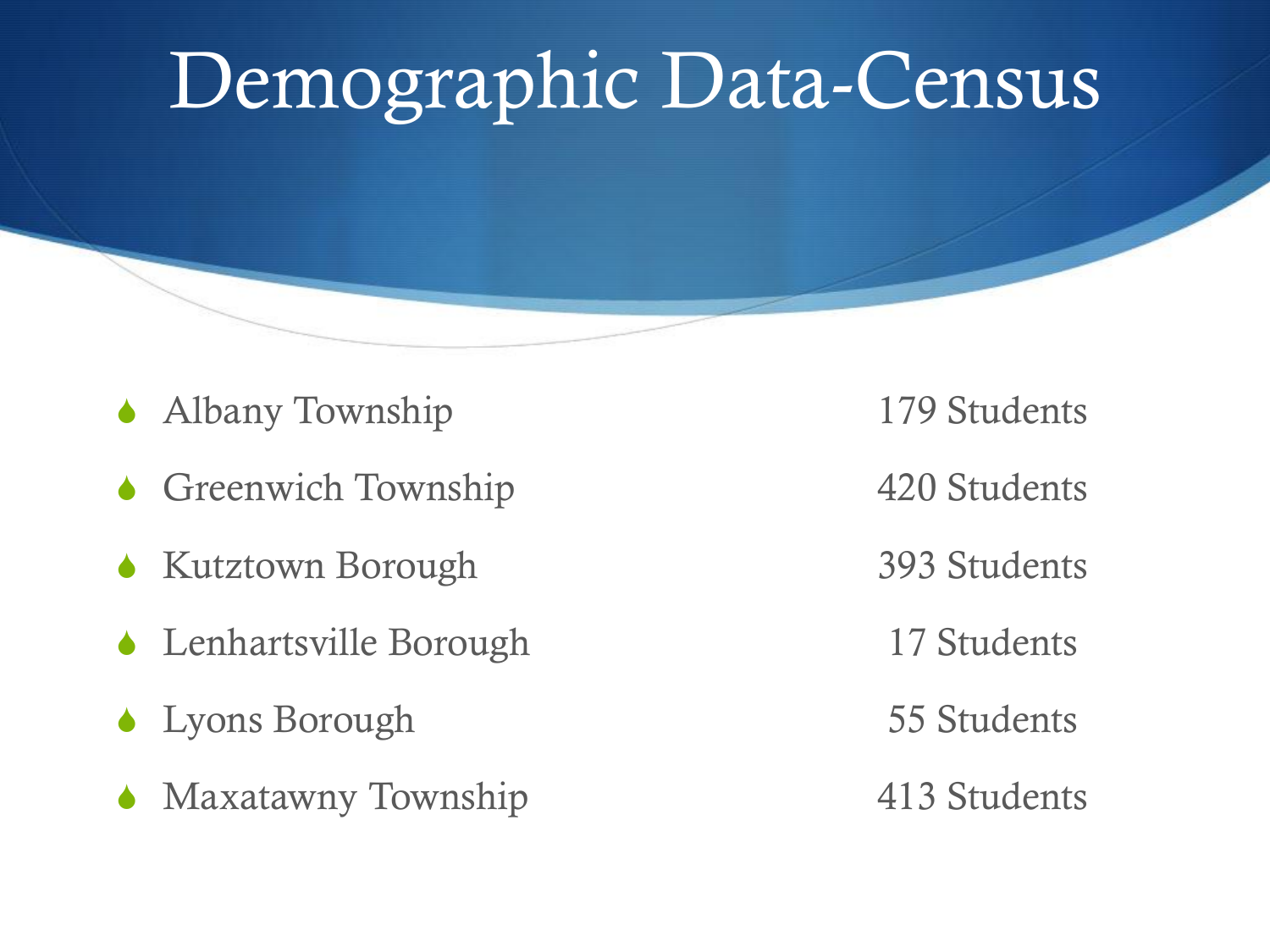# Eligible Kindergarten 2012-2013

- 
- Greenwich 8 Students
- Kutztown Borough 19 Students
- Lenhartsville 14 Students
- 
- Maxatawny 8 Students
- 

Albany 8 Students Lyons 3 Students Total 60 Students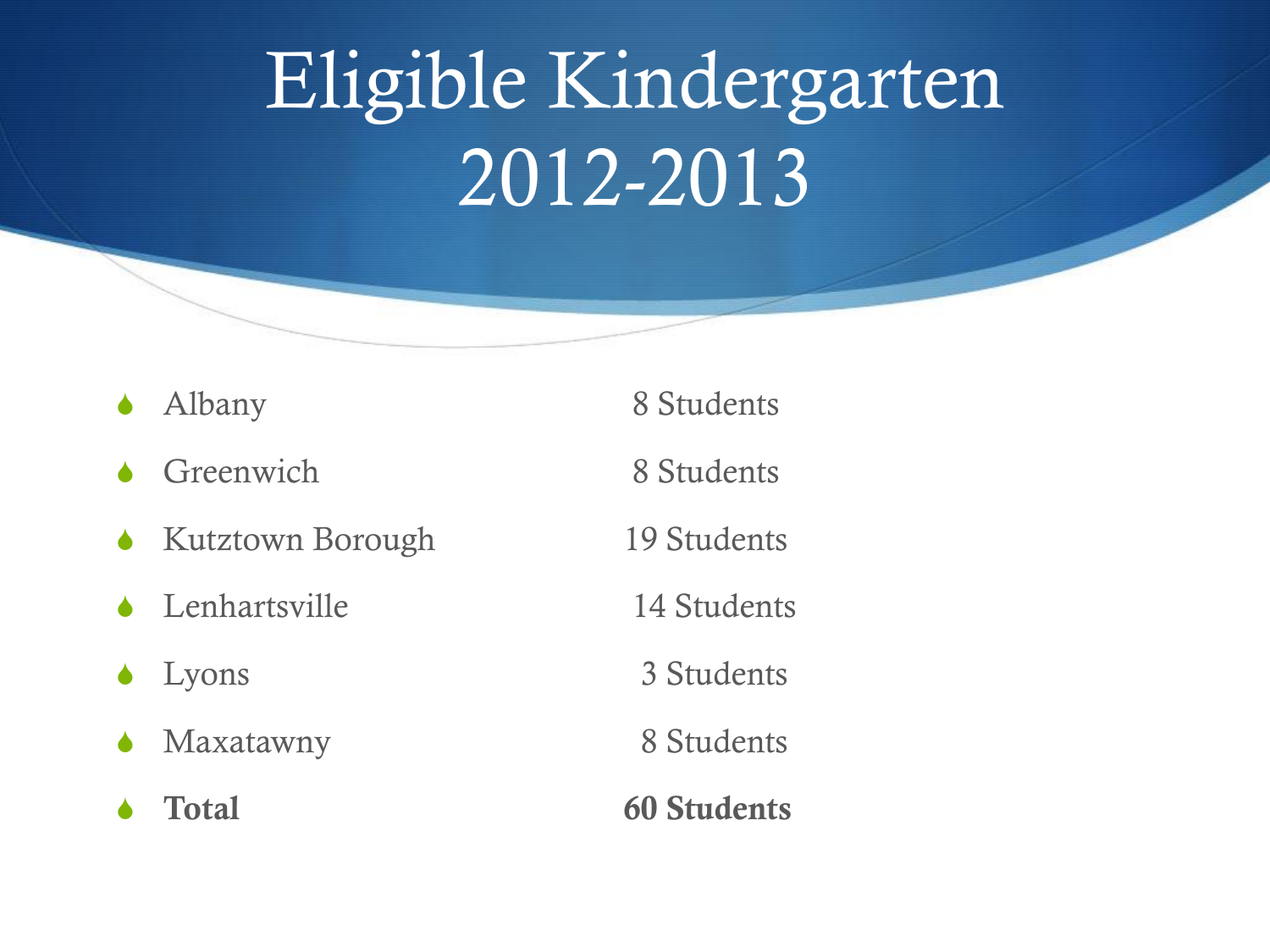# Eligible Kindergarten 2013-2014

- 
- 
- 
- Lenhartsville 1 Student
- 
- Maxatawny 7 Students
- 
- Albany 11 Students
- Greenwich 10 Students
- S Kutztown 12 Students
	-
- Lyons 1 Student
	-
- Total **42 Students**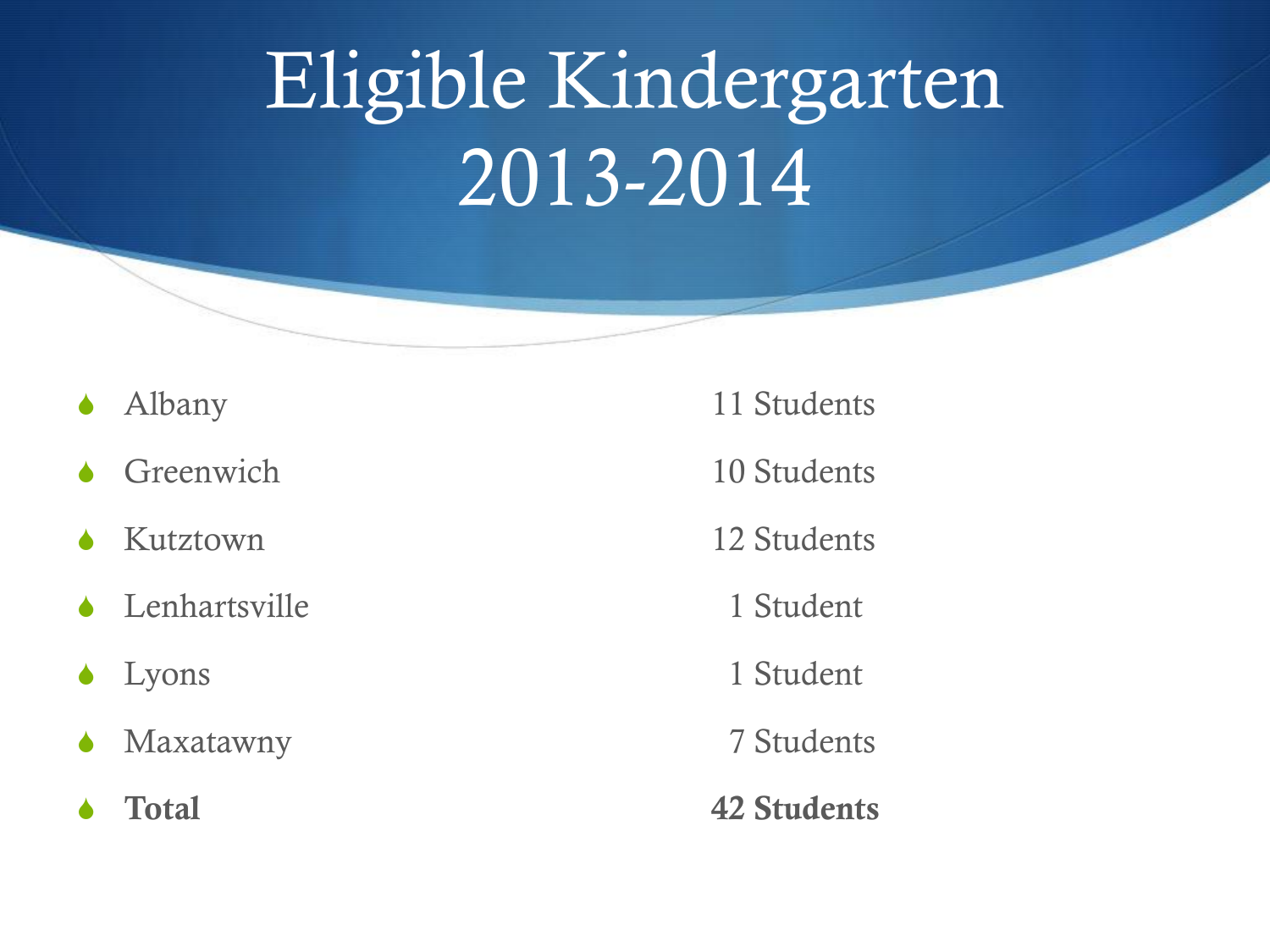### 2012-2013

#### Status Quo

|            | Building Students   K |  |  |  |
|------------|-----------------------|--|--|--|
| <b>AES</b> | 64                    |  |  |  |
| GES        | 74                    |  |  |  |
| <b>KES</b> | 287                   |  |  |  |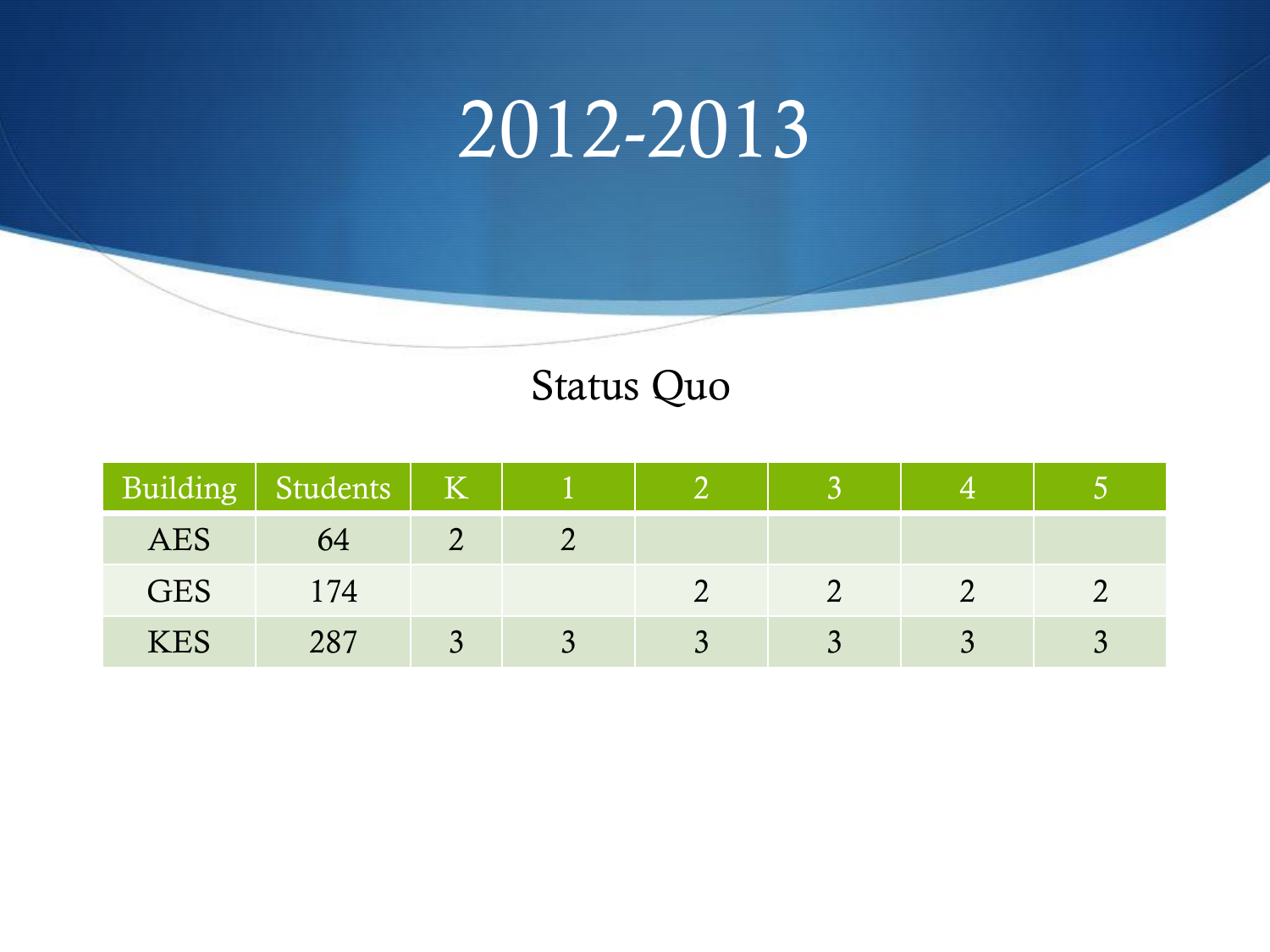

- $\bullet$  Move Albany K and grade 1 to Greenwich
- $\bullet$  Move grade 5 to middle school from GES and KES
- GES 195 students 2011- 2012 186 students
- S KES 283 students 2011- 2012 361 students
- $\triangle$  Middle School 450 students 2011-2012 338 students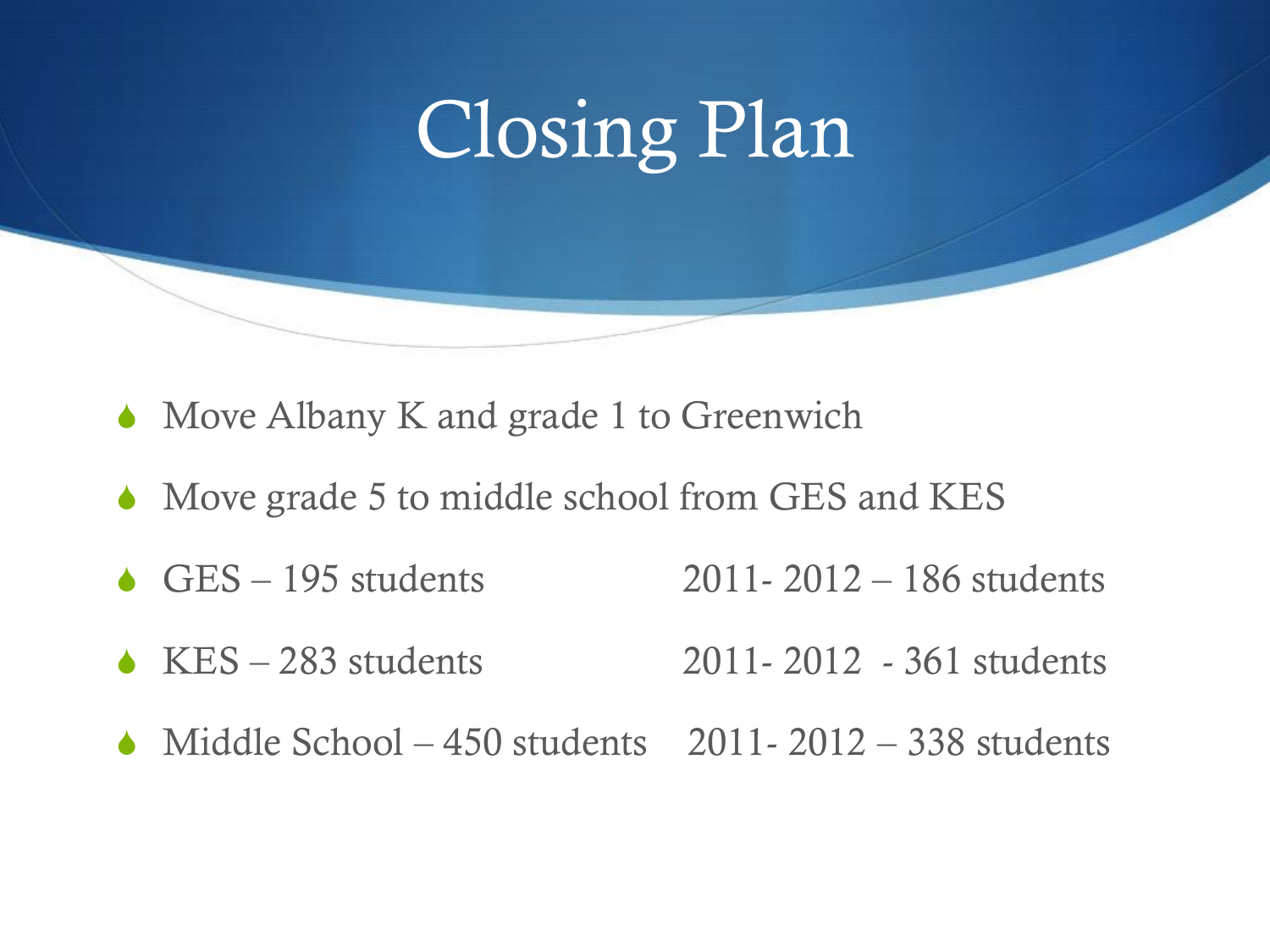### Building Arrangement

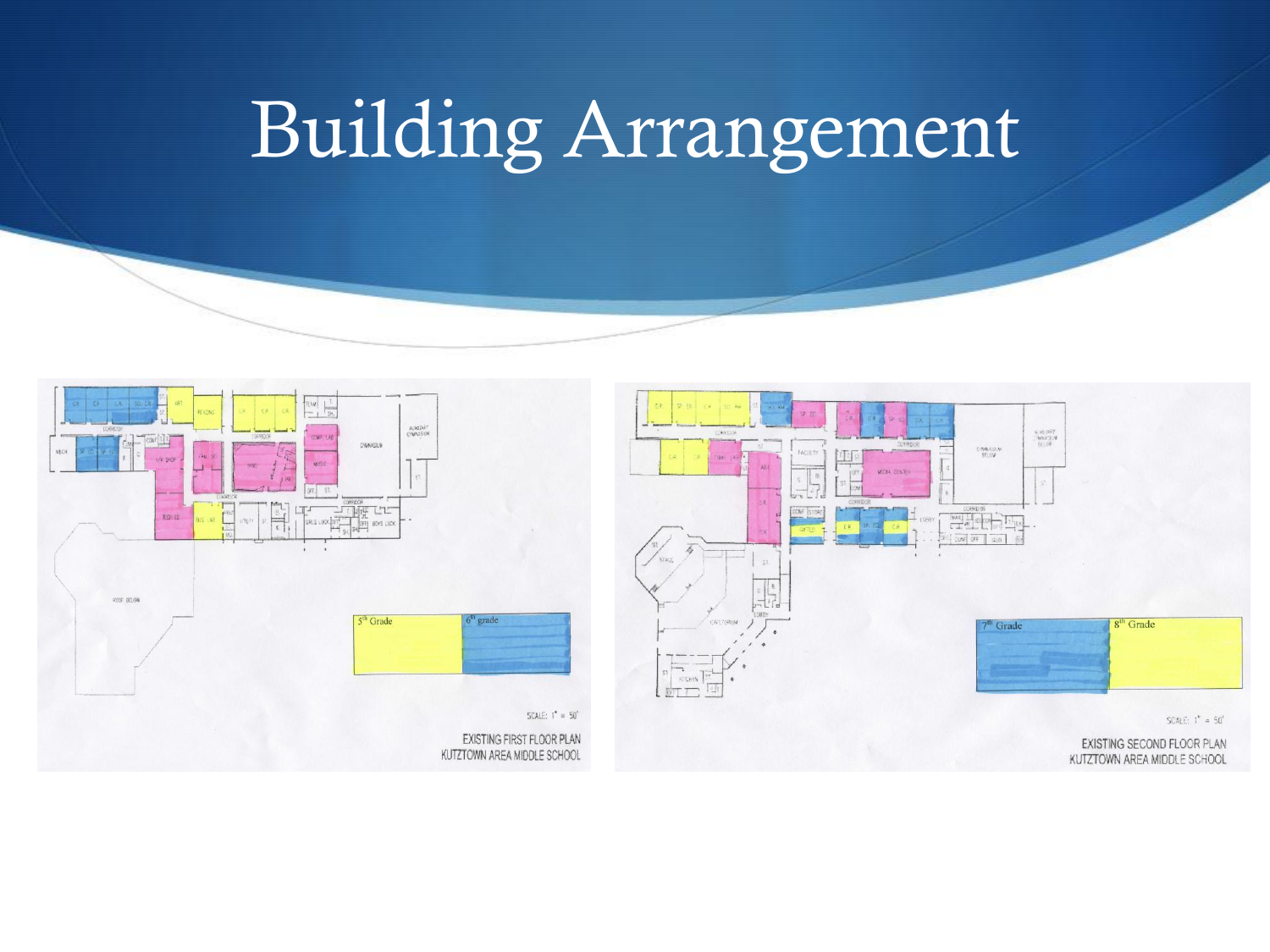

- Greater differentiation
- $\bullet$  Northern tier students will have one less building transition
- $\bullet$  Northern tier 4<sup>th</sup> grade/Kindergarten buddies will return
- $\blacklozenge$  All students will be in elementary for 5 years, middle school for 4 years, and high school for 4 years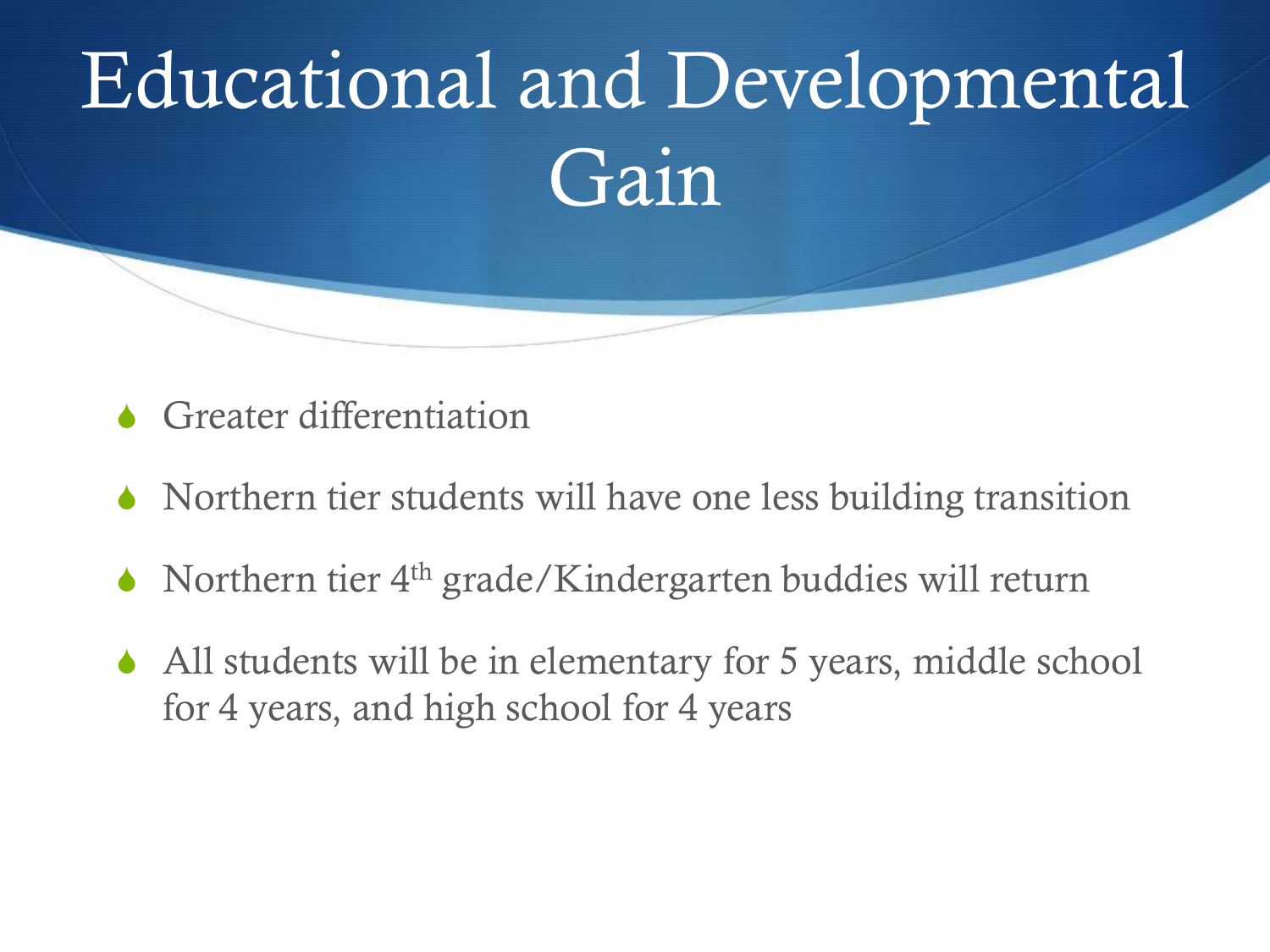### Educational and Developmental Gain (continued)

- $\triangle$  Enhances the 5<sup>th</sup> grade PLC collaboration
- Restores the Life Skills continuum in all buildings
- $\bullet$  Maximize the delivery of special education instruction and resources K-8
- $\triangle$  Restore IST/RTII aides in the elementary schools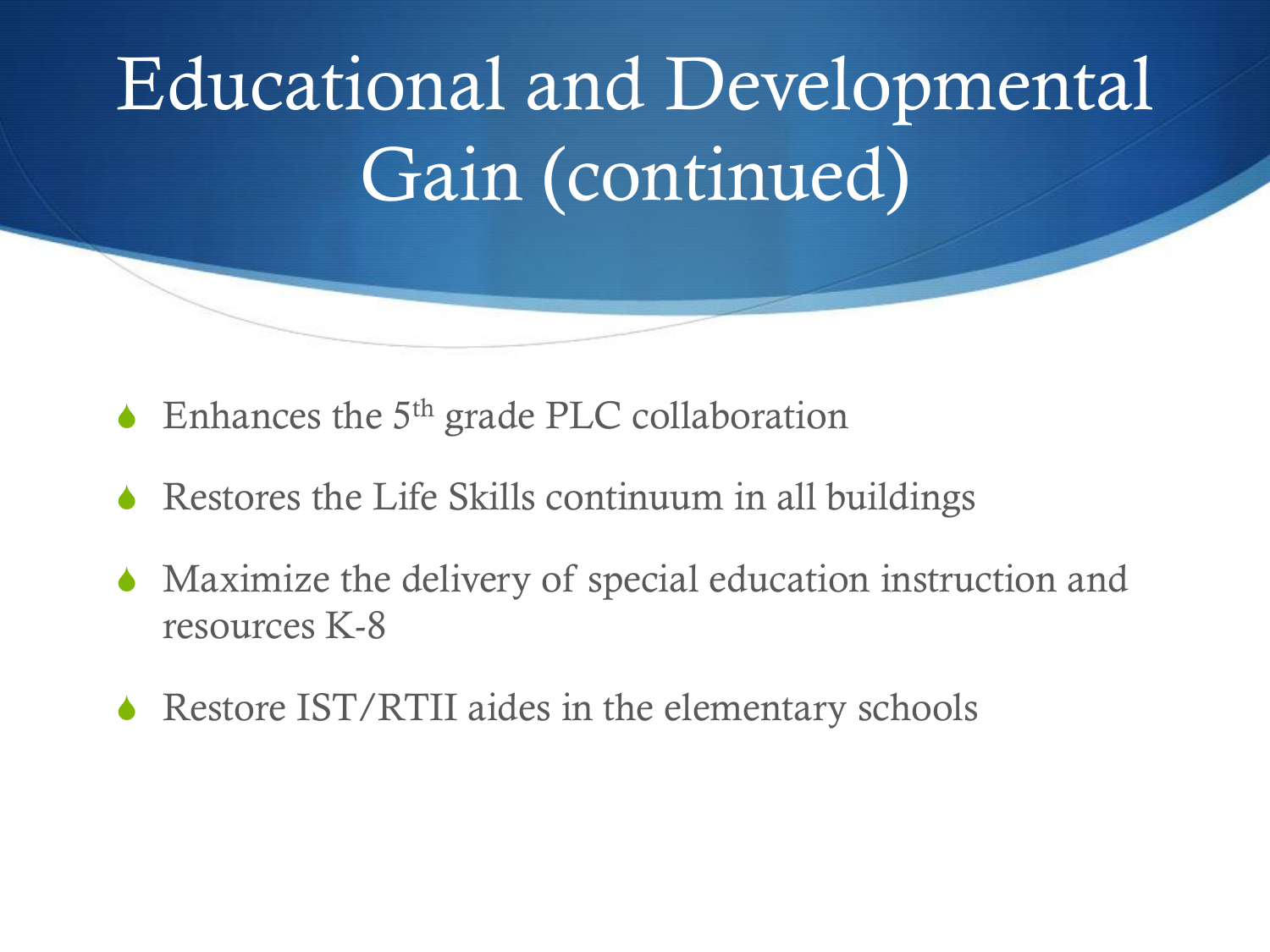

- $\blacklozenge$  Fitness is co-ed by homeroom
- $\triangle$  Clothing change is not required for Fitness
- $\bullet$  Fitness will be provided by the current middle school staff
- $\triangle$  Elementary Guidance Counselors will continue to provide guidance classes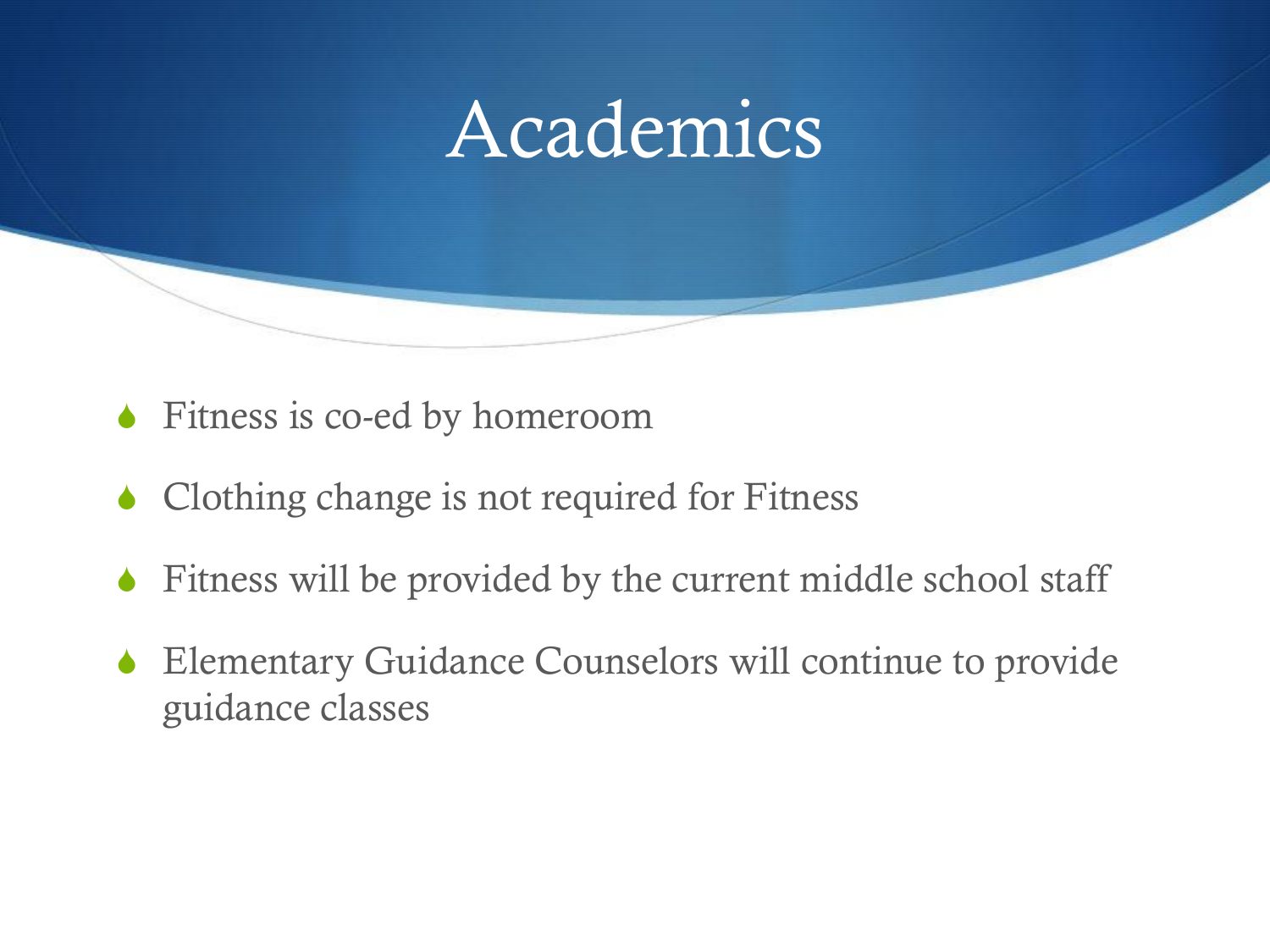

The following will continue:

- **Safety Patrol**
- Field Day
- ◆ Field Trips
- Leadershape
- Odyssey of the Mind
- Recess: Structure will be the same as now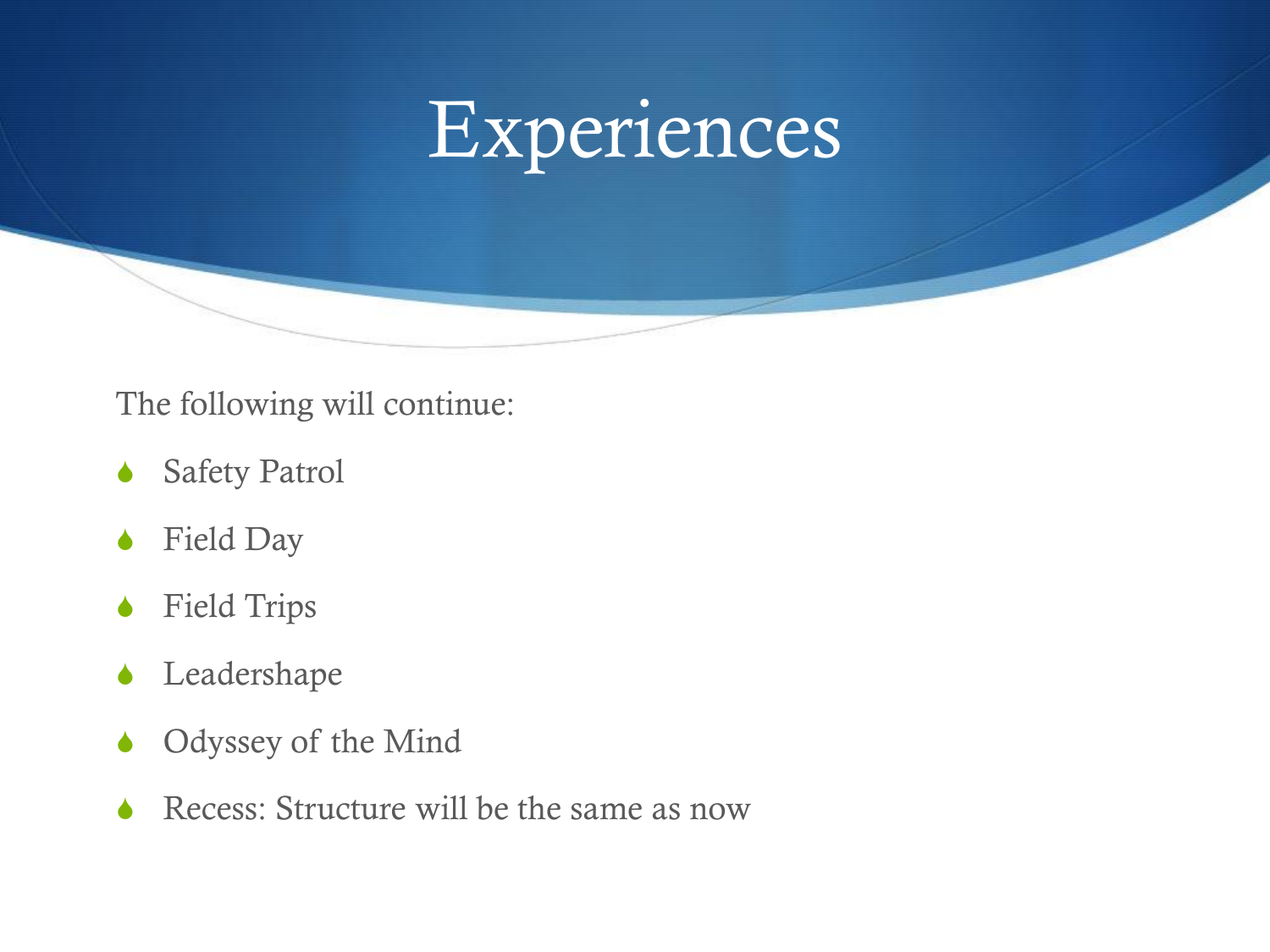### Transportation 5<sup>th</sup> grade

- $\bullet$  Students ride with elementary students
- $\triangle$  Arrive at MS starting at 8:30 am
- $\triangle$  Breakfast is still available
- $\triangle$  Classes start at 9:00 am
- $\bullet$  Dismissal starts at 3:25 pm
- $\triangle$  Crossing guards are still available